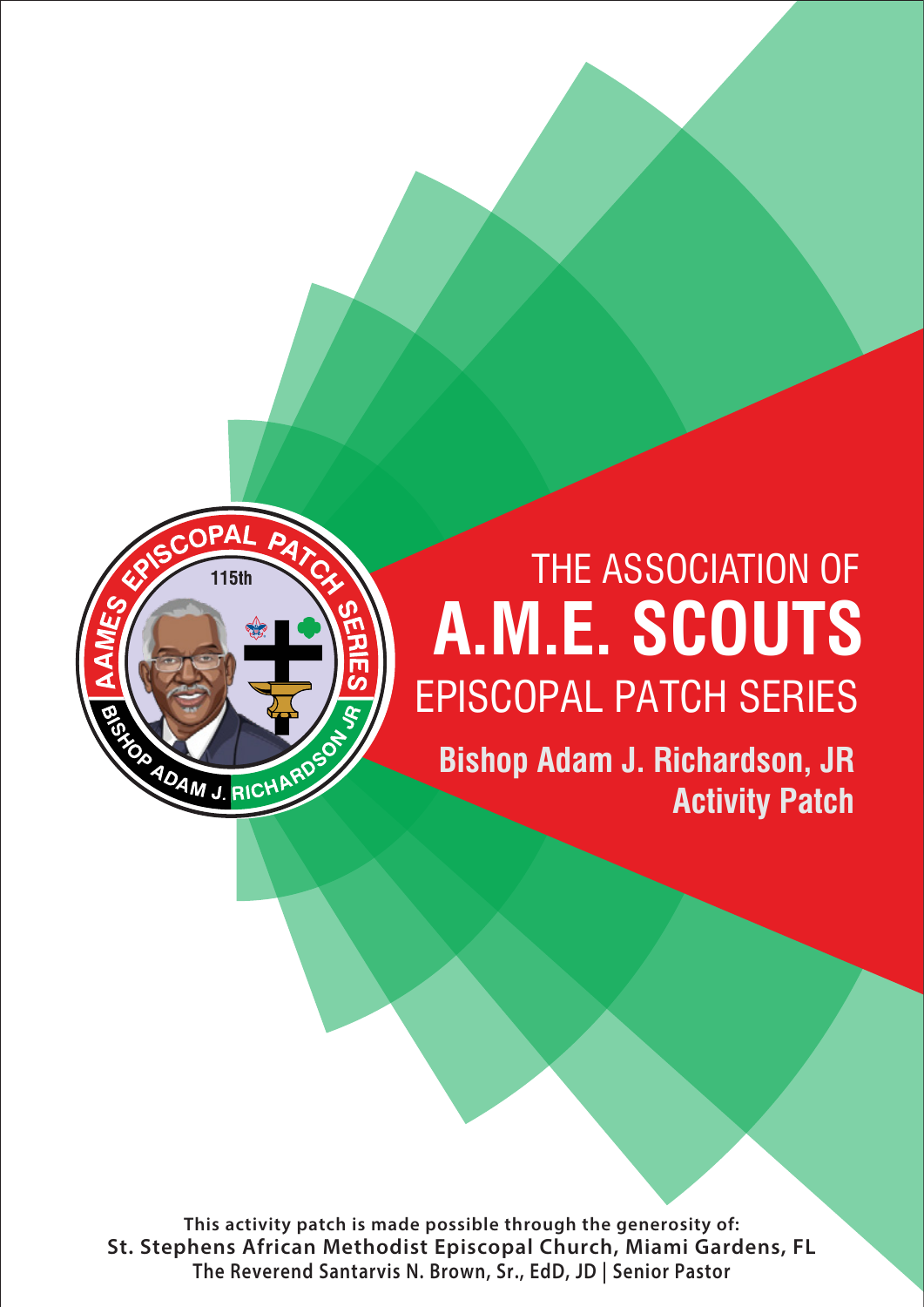# **This Activity Workbook is the Property of:**

| <b>Scout/Youth</b>                      |  |
|-----------------------------------------|--|
|                                         |  |
|                                         |  |
|                                         |  |
|                                         |  |
|                                         |  |
|                                         |  |
|                                         |  |
| <b>Sco</b><br><b>DUCATION</b><br>SCOUTS |  |

**1**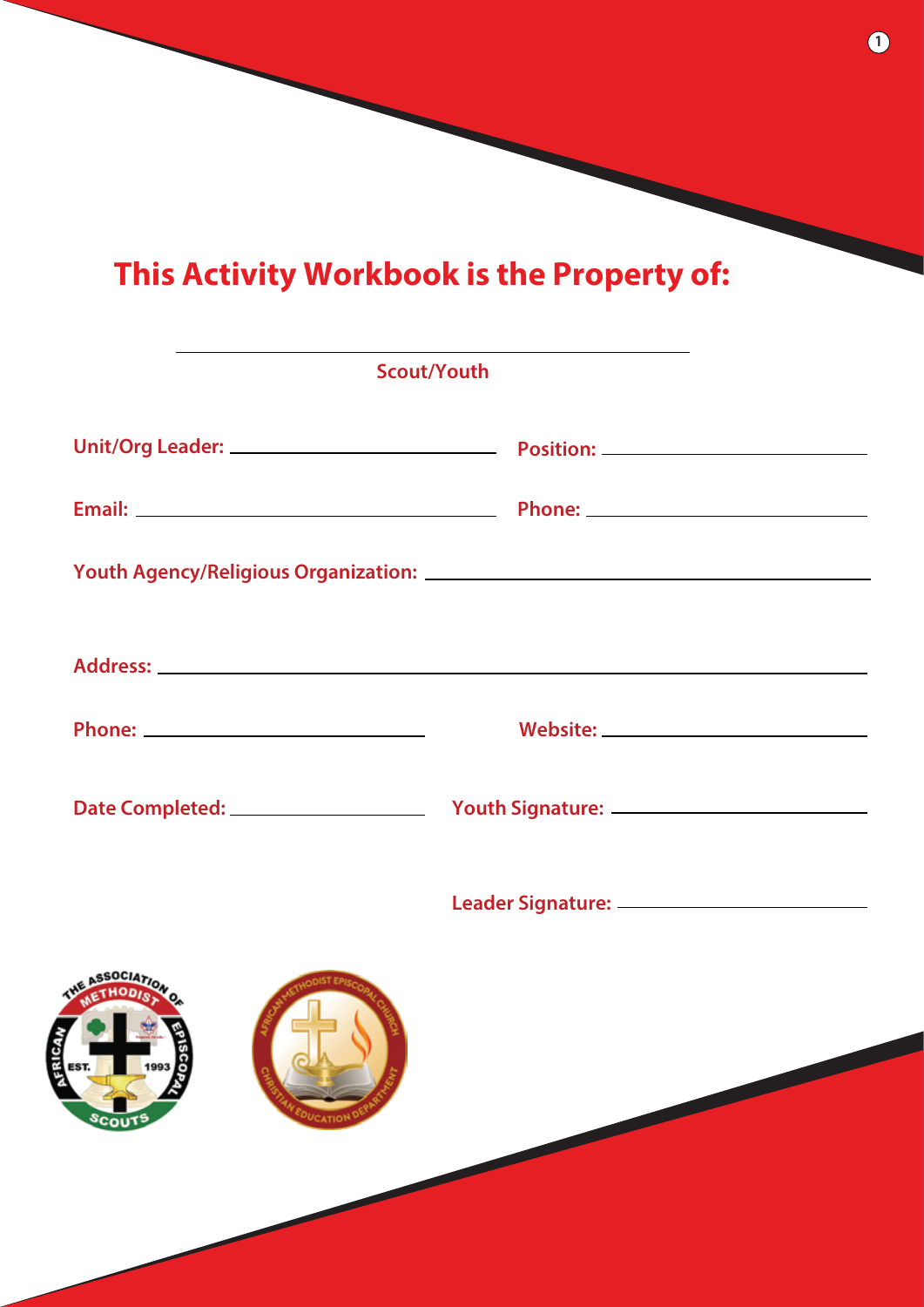# The Association of African Methodist Episcopal Scouts<br>
This particular Engine through the film and another of the film and another of the film and another the film and another of the film of the film of the film of the fil

# **Episcopal Patch Series**

This patch series honors the faith and sacrifices of the men and women who built, led, and continue to lead the African Methodist Episcopal (A.M.E.) Church in the 21st century. These men and women not only defended the faith, but worked tirelessly to promote equality, diversity, and excellence for the whole of humanity. The A.M.E. bishops, both past and present, participants will meet in this series were/are devout followers of the God of Liberation who often found themselves getting into "good trouble - necessary trouble" in their fight for racial justice and religious freedom. It is the hope that glimpses into their lives will inspire youth and adults alike to strive to create a more just society.

## **Frequently Asked Questions**

### **Who may earn this activity patch?**

Any youth (scout or non-scout) OR adult in any faith tradition or no faith tradition may earn any of the activity patches in the AAMES Episcopal Patch Series.

### **Is this activity considered a religious emblem and may a Scout receive a religious knot after earning this activity?**

No. This activity is considered a religious activity, not a religious emblem. Scouts may not receive a religious knot for earning any of the activity patches.

### **Who may serve as an adult mentor for this activity?**

Any parent or adult who meets the standard that the BSA, GSUSA and/or any religious institution or youth agency establish for youth protection.

### **Is there any time requirement?**

Only that the grade-specific requirements need to be completed while in the respective grade level.

### **Do the answers need to be submitted?**

Yes. After the requirements and activities are reviewed by your adult leader (scouts, school, other youth agency, or religious institution) or parental unit, please submit answers to the requirements and pictures depicting the activities selected. Please note that the submission of any pictures automatically grants AAMES consent to publish said submissions.

### **Will there be more Episcopal Activity Patches?**

Yes. There may be additional Episcopal Activity Patches released periodically.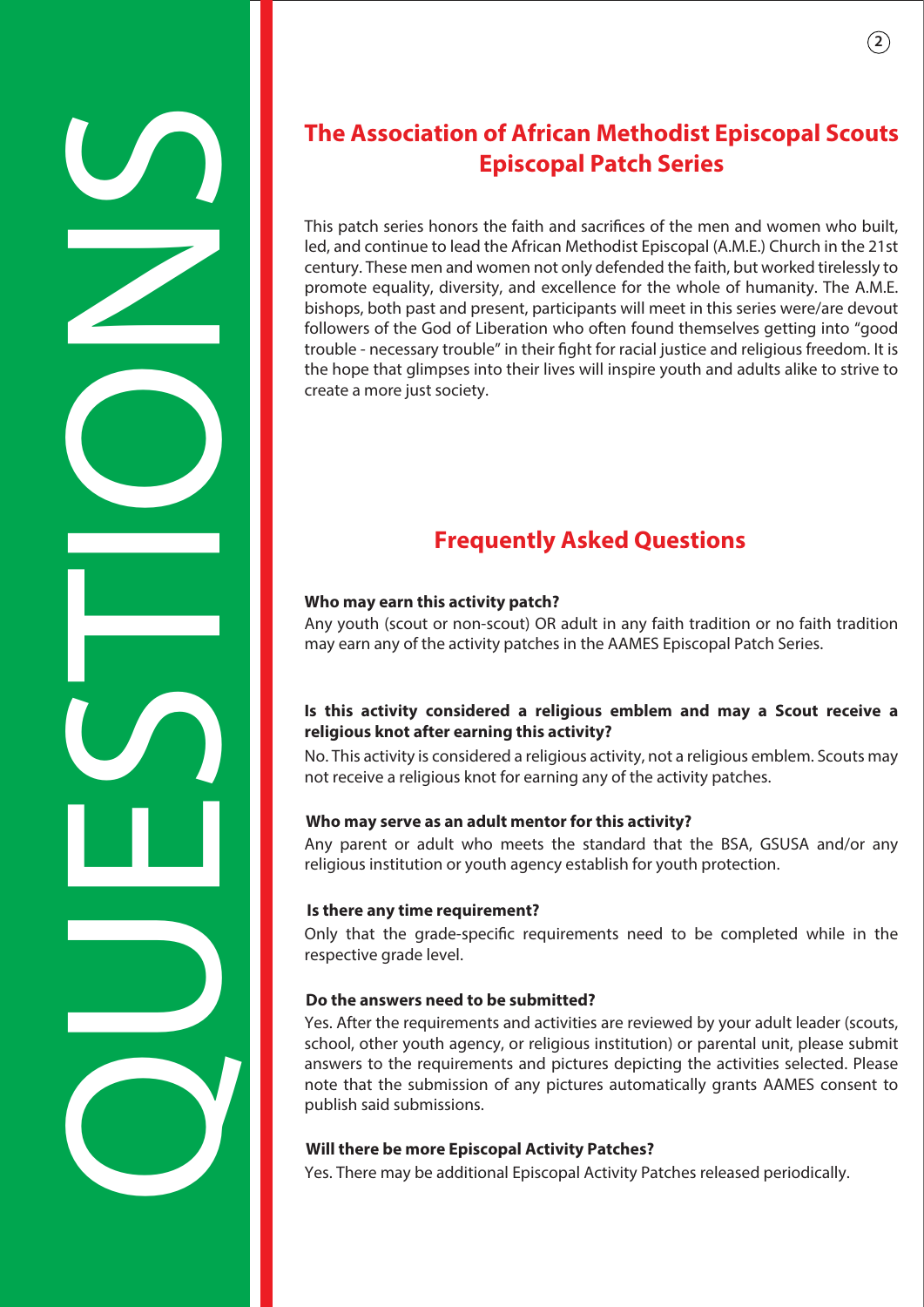

### **Requirements for Completing the Bishop Adam Jefferson Richardson, Jr. Activity Patch 3**

**st th 1 thru 5 Grades:**Complete any 10 requirements and any 2 activities **thru 8<sup>th</sup> Grades:** Complete any 15 requirements and any 3 activities **thru 12<sup>th</sup> Grades:** Complete **ALL** requirements and any 4 activities

### **Requirements for Adults:**

- 1. Assist any individual youth or youth group with earning this Episcopal Activity Patch.
- 2. Share your thoughts about Bishop Richardson with the youth/youth group you are working with.
- 3. Review the responses to the requirements of each youth participant to confirm accuracy and insure understanding.
- 4. Guide each youth participant in selecting the requisite number of activities and framing a strategy for completing them.



### **Online Resources**

http://www.stlamerican.com/news/local\_news/starsky-wilson-leaving-st-louis-to-lead-children-s-defense-fund-in-d-c/article\_5af28a2c-ed4 5-11ea-89af-7352bd4327f9.html#tncms-source=article-nav-next

https://thedartcenter.org/board-of-directors/rev-adam-richardson-jr/

https://www.youtube.com/watch?v=sVFjzIpJ51U

http://www.famunews.com/2019/07/famu-announces-ame-church-senior-bishop-adam-richardson-jr-will-be-summer-commencement-speaker/

### **Feel free to use other resources.**

*The information and online resources contained in this activity workbook have been compiled by: The Reverend Missiouri McPhee, MDiv, MACE, DMin, BCCC, CPC, CCTP, FT, CDP Eleventh Episcopal District*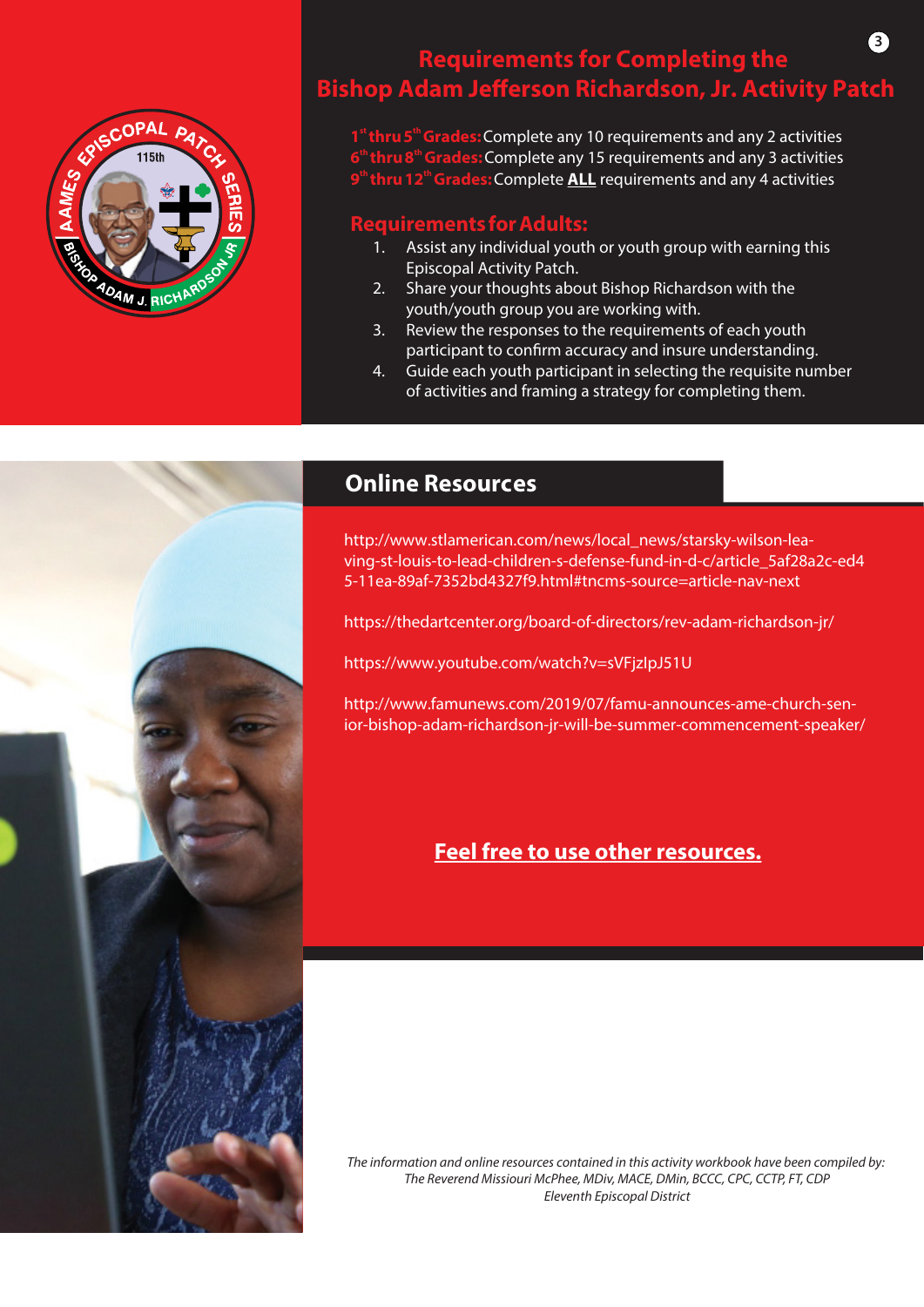

- 1. What High School did Bishop Richardson graduate from and where is it located?
- 2. How old was Bishop Richardson when he left for college?
- 3. What college did Bishop Richardson attend and where is it located? What other schools did Bishop Richardson attend and what degrees did he earn?
- 4. What was Bishop Richardson noted for during his tenure in college?
- 5. What was Bishop Richardson's major in college? Why?
- 6. Who were Bishop Richardson's mentors while matriculating through college?
- 7. In what year did Bishop Richardson graduate from college?
- 8. Who is Bishop Richardson married to? How many children do they have?
- 9. What college did Bishop Richardson's wife graduate from and where is it?
- 10. What is an HBCU? Name five of them and state where they are located.
- 11. Before becoming a Bishop in the African Methodist Episcopal (A.M.E.) Church, in which states did Bishop Richardson pastored churches?
- 12. What is the name of the last church pastored by Bishop Richardson before he was elevated? Where is it located? How many years did he pastor this church?
- 13. When was Bishop Richardson elected and consecrated (elevated) to the office of Bishop? Where did this happen?
- 14. Where was Bishop Richardson's first Episcopal assignment? What other Episcopal assignments have he held?
- 15. When, where, and for what reason was Bishop Richardson made Senior Bishop of the A.M.E. Church?

**4**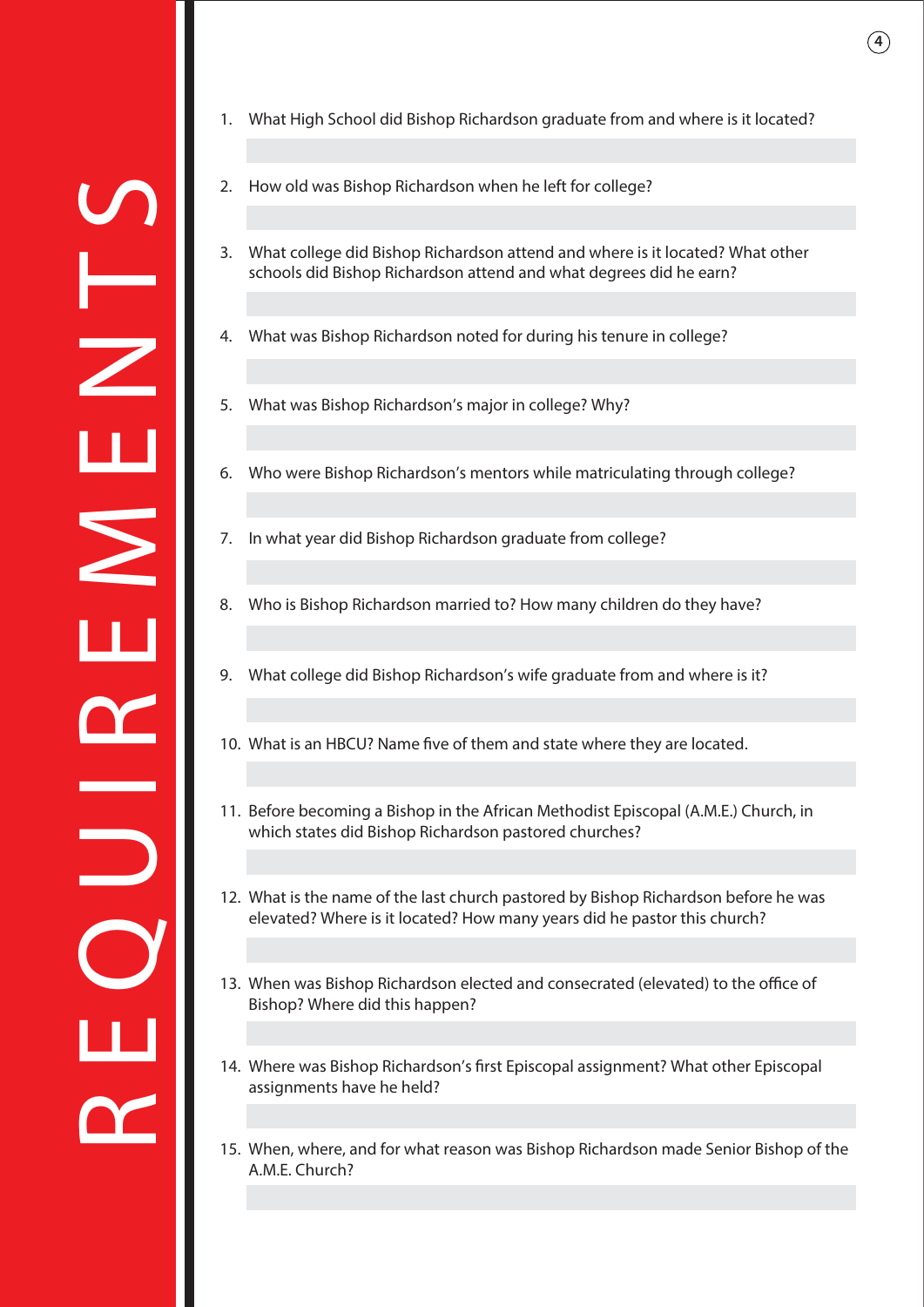16. Who did Bishop Richardson succeed as the Senior Bishop of the A.M.E. Church?

- 17. What is the definition of "Senior Bishop" of the A.M.E. Church?
- 18. What is the regalia of the Senior Bishop of the A.M.E. Church?
- 
- 20. What major undertaking of the A.M.E. Church was Bishop Richardson responsible for during the COVID-19 pandemic? What was the outcome of this undertaking?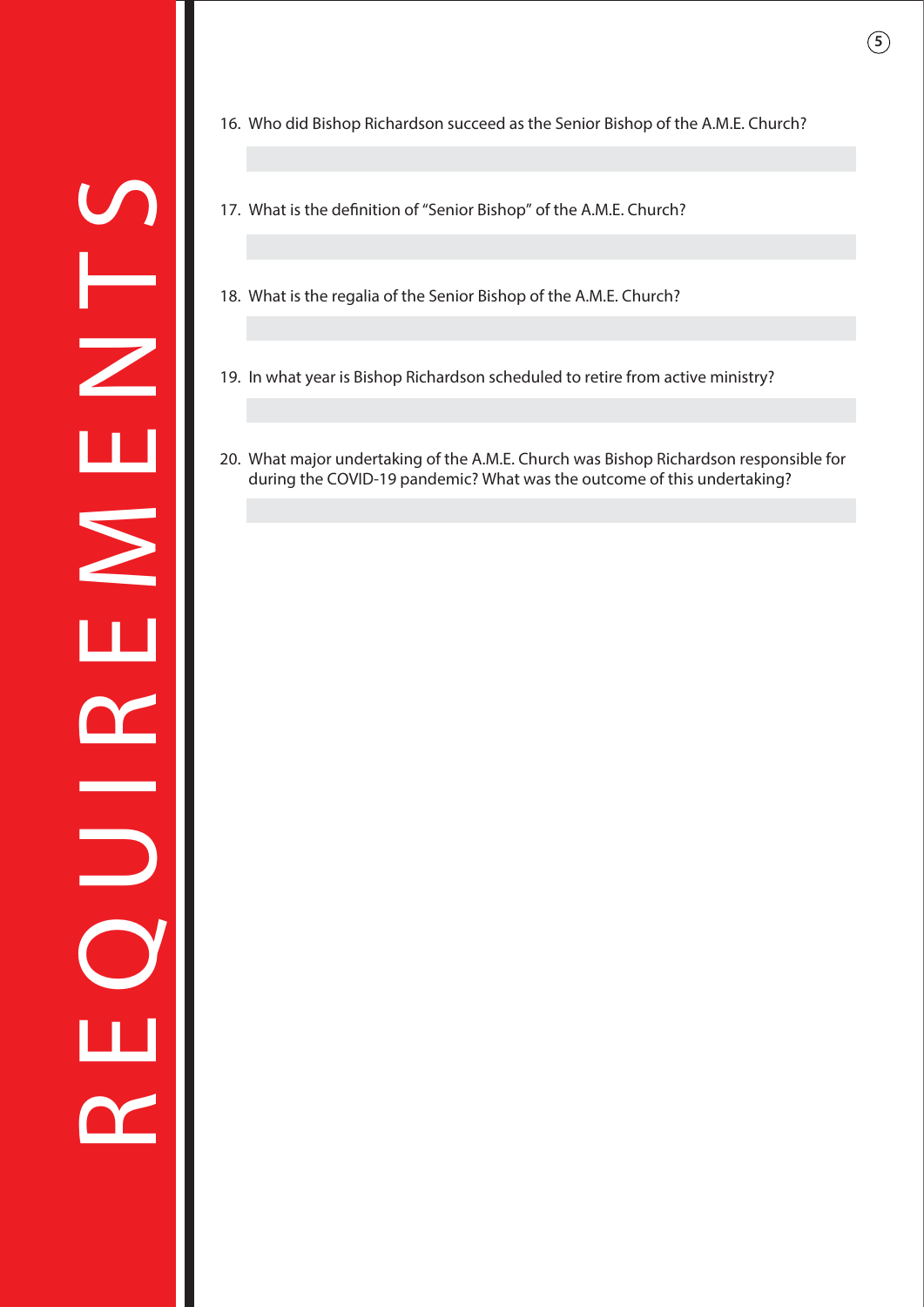

# **ACTIVITIES**

- 1. As Bishop Richardson is a prolific writer of liturgical pieces, write an original prayer, litany, or Call to Worship about a social justice issue.
- 2. Draw a pictorial narrative of some of Bishop Richardson's accomplishments. Display it at a meeting of your youth group/organization or house of worship.
- 3. Bishop Richardson has a great concern for the poor and dispossessed. Volunteer at a homeless shelter or soup kitchen. If volunteering at a homeless shelter or soup kitchen is not possible, organize your youth group/organization to assemble care packages for the homeless.
- 4. While serving in South African, the crisis level of HIV infections and AIDS was Bishop Richardson's primary pastoral concern. Create a poster to educate the community about HIV/AIDS, prostate cancer, breast cancer, the flu, zika virus, coronavirus (COVID-19) OR any other health concern and display that poster at a community, school, hospital, or church/synagogue/temple/ mosque health fair.
- 5. On September 18, 2020, Bishop Richardson was awarded the Whitney M. Young, Jr. Service Award by the Central Florida Council of Boy Scouts of America. Who was Whitney M. Young, Jr.? Discuss with your counselor how Bishop Richardson and Whitney M. Young, Jr. are similar and dissimilar. Persuade your family & friends, youth group, or religious organization to make monetary contribution to the Whitney M. Young, Jr. fund at your local Boy Scouts of America Council.
- 6. Read Bishop Richardson's article, Coronavirus: A Sobering Truth, at https://www.thechristianrecorder.com/coronavirus-a-sobering-truth/ and then draft a Bill of Rights for houses of worship to protect congregants from a pandemic or epidemic.

### **CONGRATULATIONS! YOU'VE COMPLETED THE REQUIREMENTS TO EARN THE BISHOP ADAM JEFFERSON RICHARDSON, JR. ACTIVITY PATCH!**

**Have your mentor submit your workbook, proof of completion of the prescribed activities, along with the completed order form for the patch.**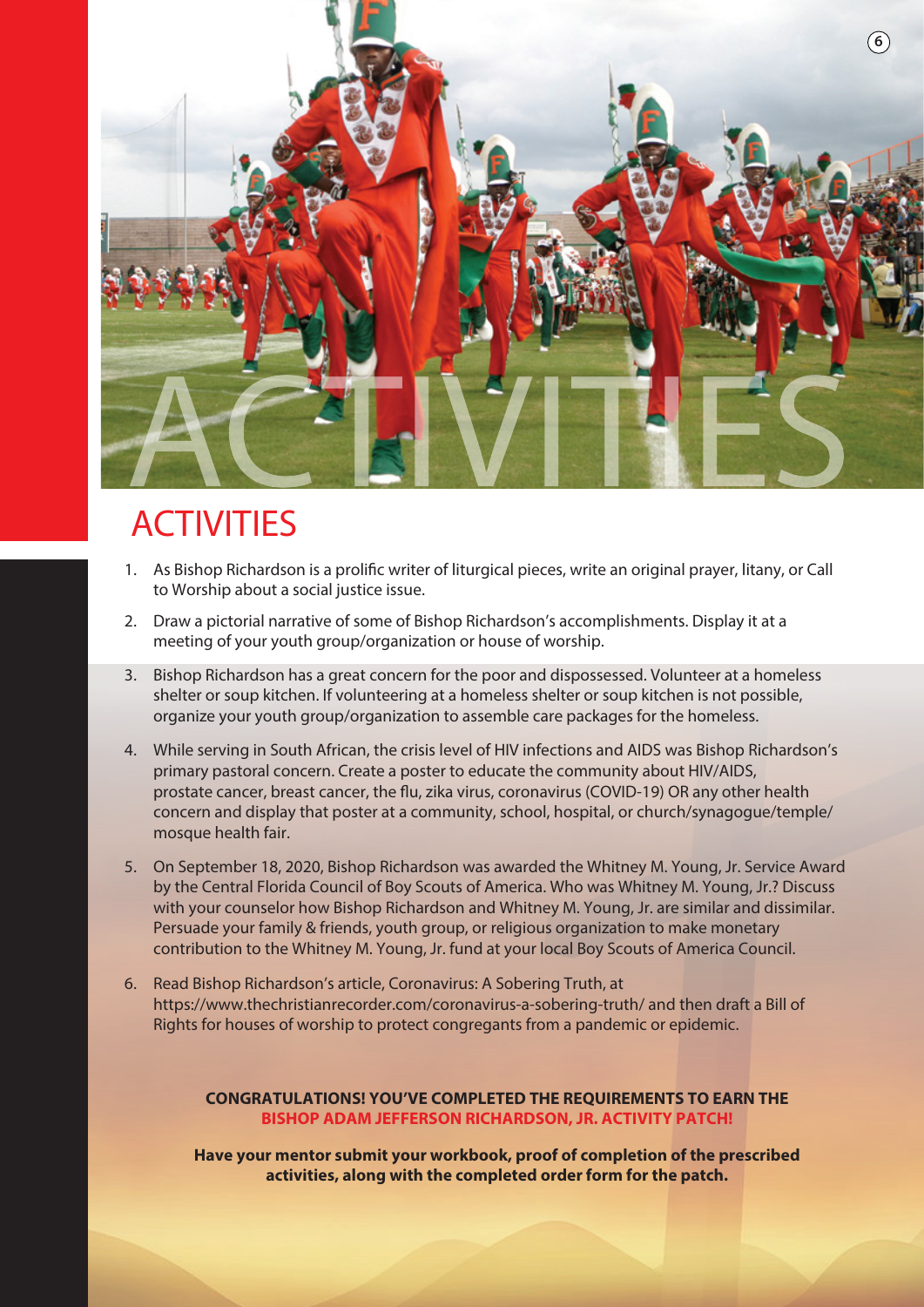### **AAMES EPISCOPAL PATCH/AWARD ORDER FORM PLEASE PRINT CLEARLY**



| Pack/Troop/Crew/Ship #:       |                                                          | <b>Phone:</b>                  |                                | Email:               |                    |                                               |        | Date:               |
|-------------------------------|----------------------------------------------------------|--------------------------------|--------------------------------|----------------------|--------------------|-----------------------------------------------|--------|---------------------|
| Credit Card #:<br>Exp. Date:  |                                                          |                                |                                | ○ Visa<br>( )<br>MC. |                    | Amex<br><b>Disc</b>                           |        | CVV:                |
| <b>ORDERED BY:</b>            |                                                          |                                |                                |                      | <b>SHIPPED TO:</b> |                                               |        |                     |
| Name:                         |                                                          |                                |                                | Name:                |                    |                                               |        |                     |
| Address:                      |                                                          |                                |                                | Address:             |                    |                                               |        |                     |
| City:                         | State:                                                   | Zip:                           |                                | City:                |                    |                                               | State: | Zip:                |
| <b>Category</b>               |                                                          | <b>Item</b>                    | <b>Quantity</b>                |                      |                    | Cost                                          |        | <b>Total Amount</b> |
| <b>Episcopal Patch Series</b> | <b>Daniel Coker</b>                                      |                                |                                |                      | \$10.00<br>X       |                                               |        |                     |
|                               | <b>Richard Allen</b>                                     |                                |                                |                      | \$10.00<br>x       |                                               |        |                     |
|                               | <b>Francis Herman Gow</b>                                |                                |                                | X                    |                    | \$10.00                                       |        |                     |
|                               |                                                          | John Hurst Adams               |                                |                      | X                  | \$10.00                                       |        |                     |
|                               |                                                          | <b>Frank Curtis Cummings</b>   |                                |                      |                    | \$10.00                                       |        |                     |
|                               |                                                          | Adam Jefferson Richardson, Jr. |                                |                      | X                  | $\frac{1}{5}$ 10.00                           |        |                     |
|                               | Vashti Murphy McKenzie                                   |                                |                                |                      | X                  | \$10.00                                       |        |                     |
|                               |                                                          | Daniel Rwhynica Daniels, Jr.   |                                |                      | x                  | \$10.00                                       |        |                     |
|                               |                                                          |                                |                                |                      |                    |                                               |        |                     |
| <b>Awards</b>                 | <b>Bishop Award of Excellence</b>                        |                                |                                | \$150.00<br>x        |                    |                                               |        |                     |
|                               |                                                          |                                |                                |                      |                    |                                               |        |                     |
| <b>Cert of Commendation</b>   | P.R.A.Y.: Jesus & Me Emblem<br>P.R.A.Y.: God & Me Emblem |                                |                                |                      | x                  | \$<br>1.50<br>$\overline{\mathsf{S}}$<br>1.50 |        |                     |
|                               |                                                          | P.R.A.Y.: God & Family Emblem  |                                |                      | x                  | \$<br>1.50                                    |        |                     |
|                               |                                                          | P.R.A.Y.: God & Church Emblem  |                                |                      | x                  | \$<br>1.50                                    |        |                     |
|                               |                                                          | P.R.A.Y.: God & Life Emblem    |                                |                      | x<br>x             | \$                                            | 1.50   |                     |
|                               | P.R.A.Y.: Four Point Star                                |                                |                                |                      | X                  | \$<br>1.50                                    |        |                     |
|                               |                                                          |                                |                                |                      |                    |                                               |        |                     |
|                               |                                                          |                                | <b>SUBTOTAL</b>                |                      |                    |                                               |        |                     |
|                               |                                                          |                                | <b>SHIPPING &amp; HANDLING</b> |                      |                    |                                               |        |                     |
|                               |                                                          |                                |                                |                      |                    |                                               |        |                     |
|                               | <b>TOTAL ENCLOSED</b>                                    |                                |                                |                      |                    |                                               |        |                     |

### **INDICATE THE CREDIT CARD INFORMATION ABOVE OR MAKE CHECK PAYABLE TO AAMES AND MAIL TO:**

- Association of African Methodist Episcopal Scouts c/o Post Office Box 10923 St. Louis | MO 63135
- 202.253.2993 **|** 314.223.3605
- **M** info@amescouts.org
- www.ameced.com